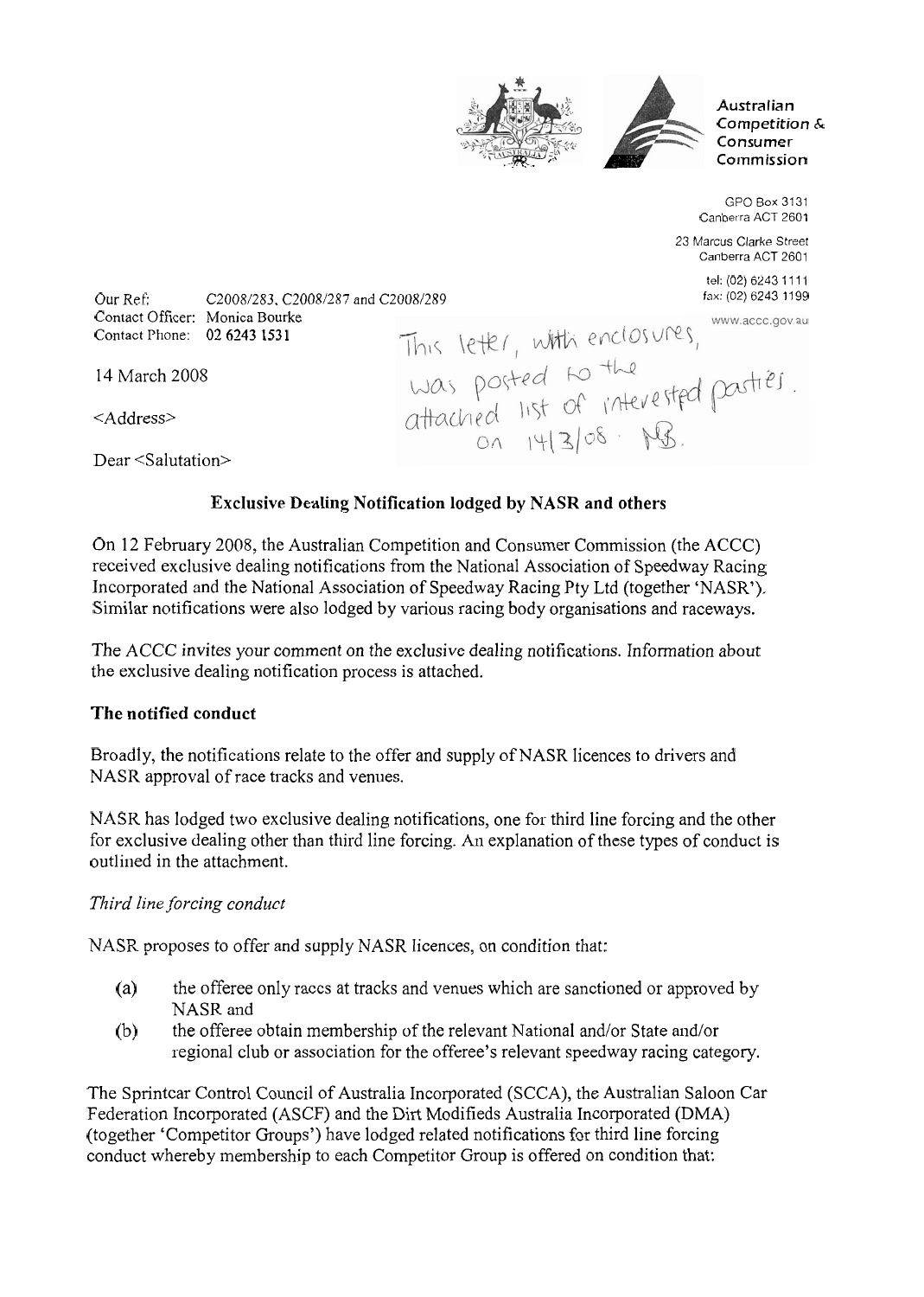- 
- (a) the offeree has purchased a suitable licence from NASR and<br>(b) the offeree only races at tracks and venues which are sanction the offeree only races at tracks and venues which are sanctioned or approved by NASR.

Placide Pty Ltd as trustee for the Metro Speedway Trust t/a Speedway Perth Motorplex (Perth Motorplex) and Coria Park Pty Ltd t/a Avalon International Raceway (Avalon International Raceway) have also lodged related notifications for third line forcing conduct. Perth Motorplex and Avalon International propose to offer and supply race services, including access to track facilities and race events, on condition that:

- (a) the offeree has purchased a suitable licence from NASR in order to compete at the track and
- (b) the offeree has purchased a suitable licence from NASR in order to visit the racing pit area.

#### *Exclusive dealing conduct other than third line forcing*

NASR proposes to offer and supply speedway racing licences, on condition that the offeree only participate or compete in speedway racing categories approved by NASR.

Attached is a copy of the notifications and supporting submissions. There are also a number of documents lodged in support of the notifications which are available on the ACCC's website. The ACCC also sought additional information from NASR, which is available on the ACCC's website.

### **Interested party submissions**

The role of the ACCC in assessing a notification is to assess the public benefits and public detriments, including any lessening of competition, from the conduct as it has been notified.

To assist the ACCC in its assessment of the notifications, it would be helpful to obtain your view on the impact on competition and the likely public benefits and public detriments arising from the conduct. In particular, I invite your response to the following questions, where applicable.

- 1. How important is it to hold a NASR licence if you are a speedway driver? What other race controlling bodies provide licences and/or manage speedway events that drivers can attend instead of NASR approved events?
- 2. NASR advise that it has negotiated a group personal injury insurance policy which provides coverage to licensees as a member benefit at no additional cost. NASR advise that licensees/members remain free to obtain appropriate personal injury insurance from other providers.

Do drivers obtain their own insurance? Why or why not?

How difficult is it to obtain personal injury insurance as a speedway driver or track/venue operator?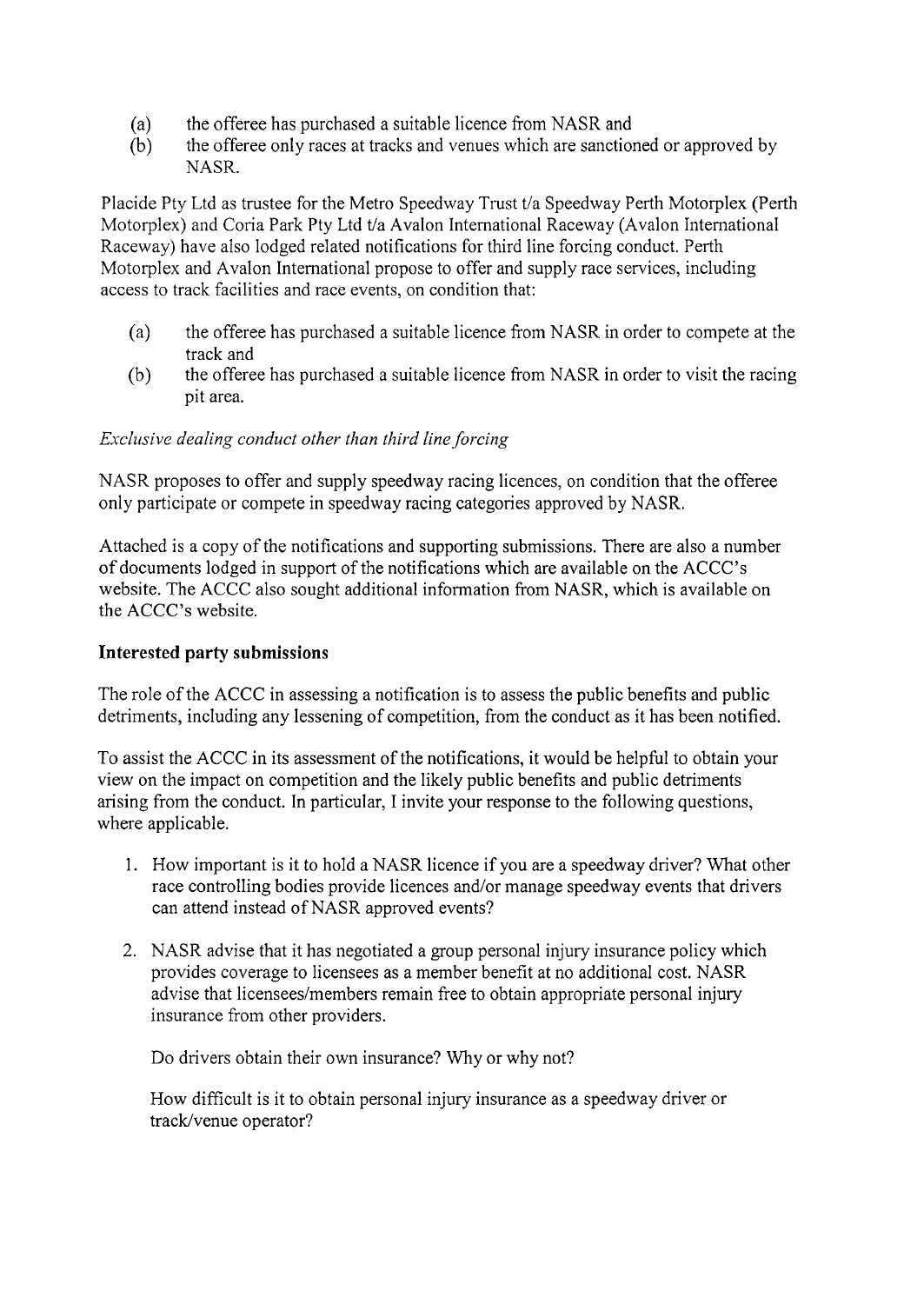Who are the main providers of insurance? What is the approximate cost for obtaining insurance for speedway racing?

3. NASR advise that should a licensee/member obtain their own insurance instead of/in addition to the insurance provided as a member benefit of the NASR licence, the licence fee paid by that member is not adjusted.

Does this prevent licensees/members from taking out their own insurance? Why or why not?

4. NASR advise that licensees/members may obtain licences from other associations and may therefore race at non-NASR approved tracks and events. However, NASR's group personal injury insurance provided as a member benefit does not apply to non-NASR approved races, events or tracks.

Do drivers race at both NASR and non-NASR approved events and venues?

Does this deter a driver from racing at non-NASR approved events and tracks? Why or why not?

- *5.* How important is it for a venue or track to be NASR approved? Can you outline what the effect of not being NASR-approved might have on these tracks?
- 6. How important is it for a sprint car driver, saloon car driver or V8 dirt modified car driver to be a member the SCCA, ASCF or the DMA? Are there alternative racing body organisations that operate events and/or tracks in these categories of racing?

#### **Request for submissions**

If you intend to provide a submission in relation to the exclusive dealing notifications, please do so by **Thursday 27 March 2008.** 

Submissions will be placed on the ACCC's public register subject to any request for exclusion (guidelines are attached).

You can forward this letter to any other party who may wish to make a submission to the ACCC regarding these notifications.

If you wish to discuss any aspect of this matter, please do not hesitate to contact Monica Bourke on (02) 6243 135 1.

A copy of this letter has been placed on the ACCC's public register

Yours sincerely

David Hatfield Acting General Manager Adjudication Branch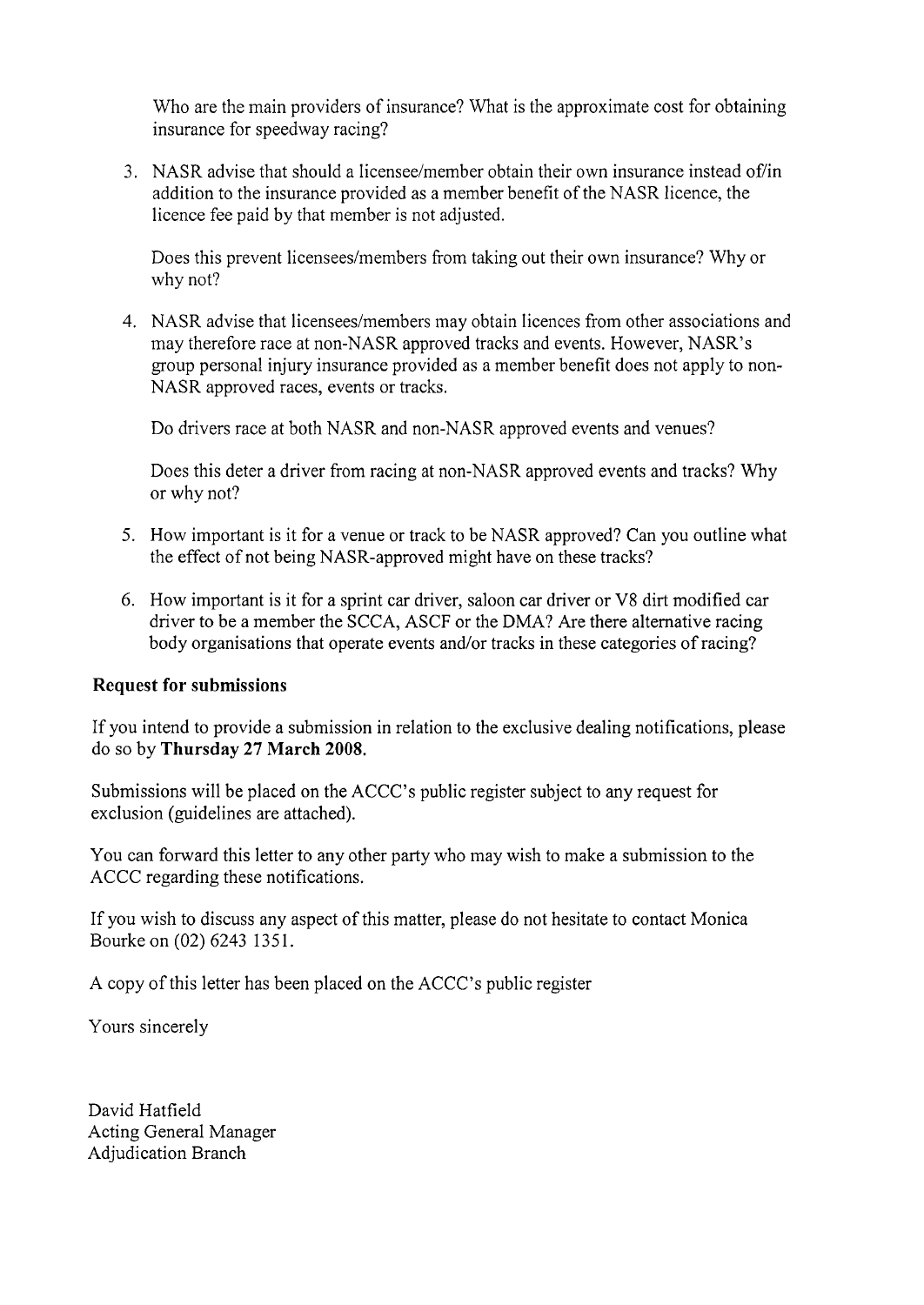# **The Exclusive Dealing Notification Process**

The ACCC is the independent Australian government agency responsible for administering the Trade Practices Act 1974 (the Act). A key objective of the Act is to prevent anti-competitive arrangements or conduct, thereby encouraging competition and efficiency in business resulting in a greater choice for consumers in price, quality and service.

Exclusive dealing involves one trader imposing restrictions on another trader's freedom to choose with whom, in what or where they deal. Exclusive dealing is prohibited under the Act in certain circumstances.

A common form of exclusive dealing is third line forcing. Third line forcing involves the supply of goods or services on condition that the purchaser also acquires goods or services from a third party. Another form of exclusive dealing is the supply of goods or services on condition that the buyer will not acquire, or will limit the acquisition of, goods or services from a competitor of the supplier. This form of exclusive dealing will only breach the Act where it has the purpose or effect of substantially lessening competition.

Businesses may obtain immunity for conduct that might risk breaching the exclusive dealing provisions of the Act by lodging a 'notification' with the ACCC.

The ACCC may revoke a third line forcing notification if it is satisfied that the likely benefit to the public from the proposed conduct will not outweigh the likely detriment to the public from the conduct.

The ACCC may revoke a notification for exclusive dealing other than third line forcing if it is satisfied that the conduct has the purpose, effect or likely effect of substantially lessening competition and the likely benefit to the public will not outweigh the detriment to the public from the lessening competition.

Before revoking a notification the ACCC will issue a draft of its reasons and provide an opportunity to call a conference.

The Act sets out a public process for assessing exclusive dealing notifications with notifications and related documents placed on a public register. In some cases the ACCC will contact interested parties inviting submissions on the proposed exclusive dealing conduct.

#### **Making a submission**

When preparing your submission, please remember to provide details of the reasons for your particular views and any supporting materials you may have.

The ACCC encourages submissions in writing, however oral submissions can also be made. Both written and oral submissions are placed on a public register.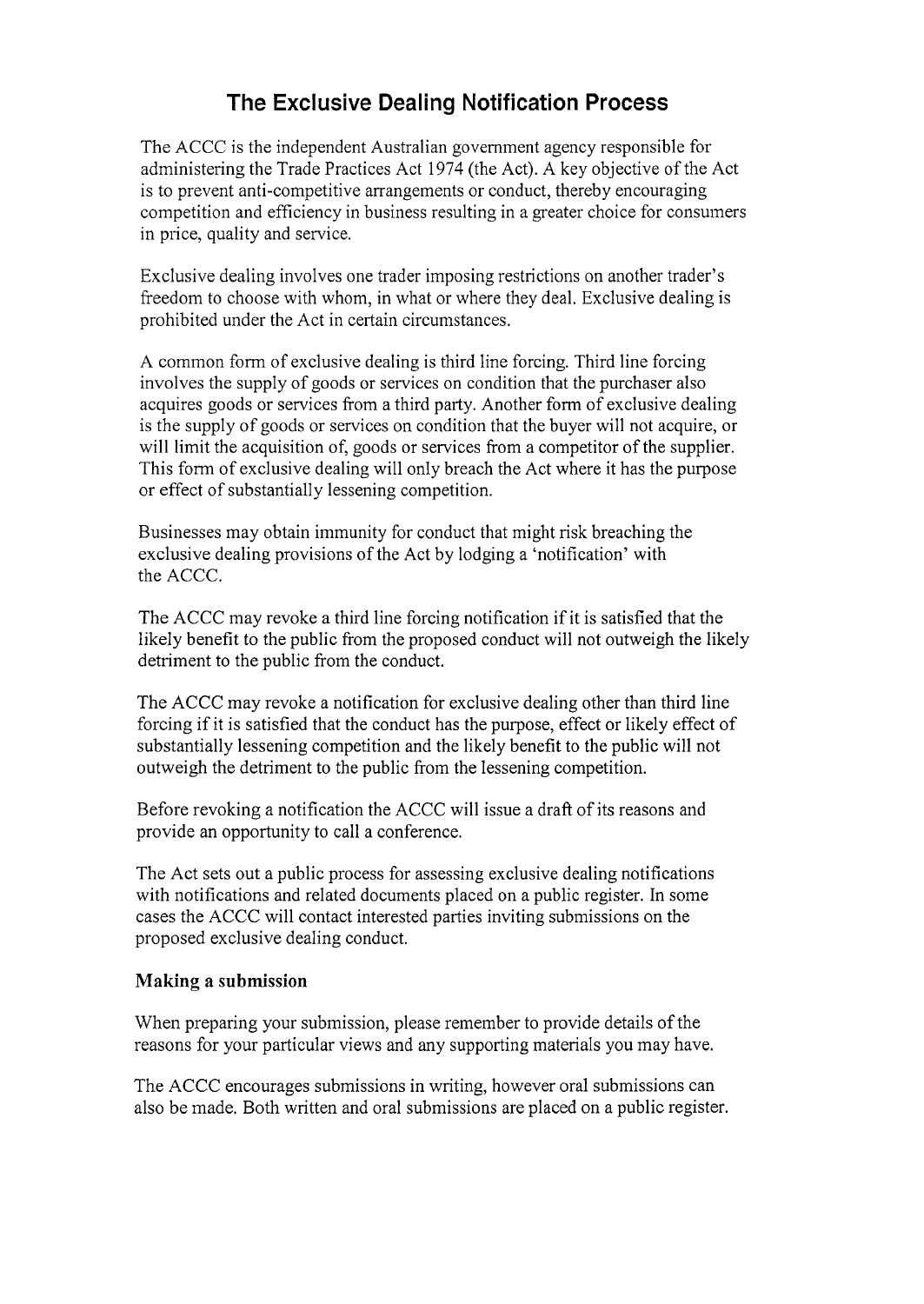You may request that information included in the submission be excluded from the public register. Submissions which are excluded from the public register may still be taken into account by the ACCC when conducting its assessment of a exclusive dealing notification. The ACCC has prepared guidelines for seeking exclusion from the public register which are available on its website.

Submissions should be addressed to:

The General Manager Adjudication Branch Australian Competition and Consumer Commission GPO Box 3131 Canberra ACT 2601

They can also be lodged by email to adjudication@accc.gov.au or by facsimile on 02 6243 1211.